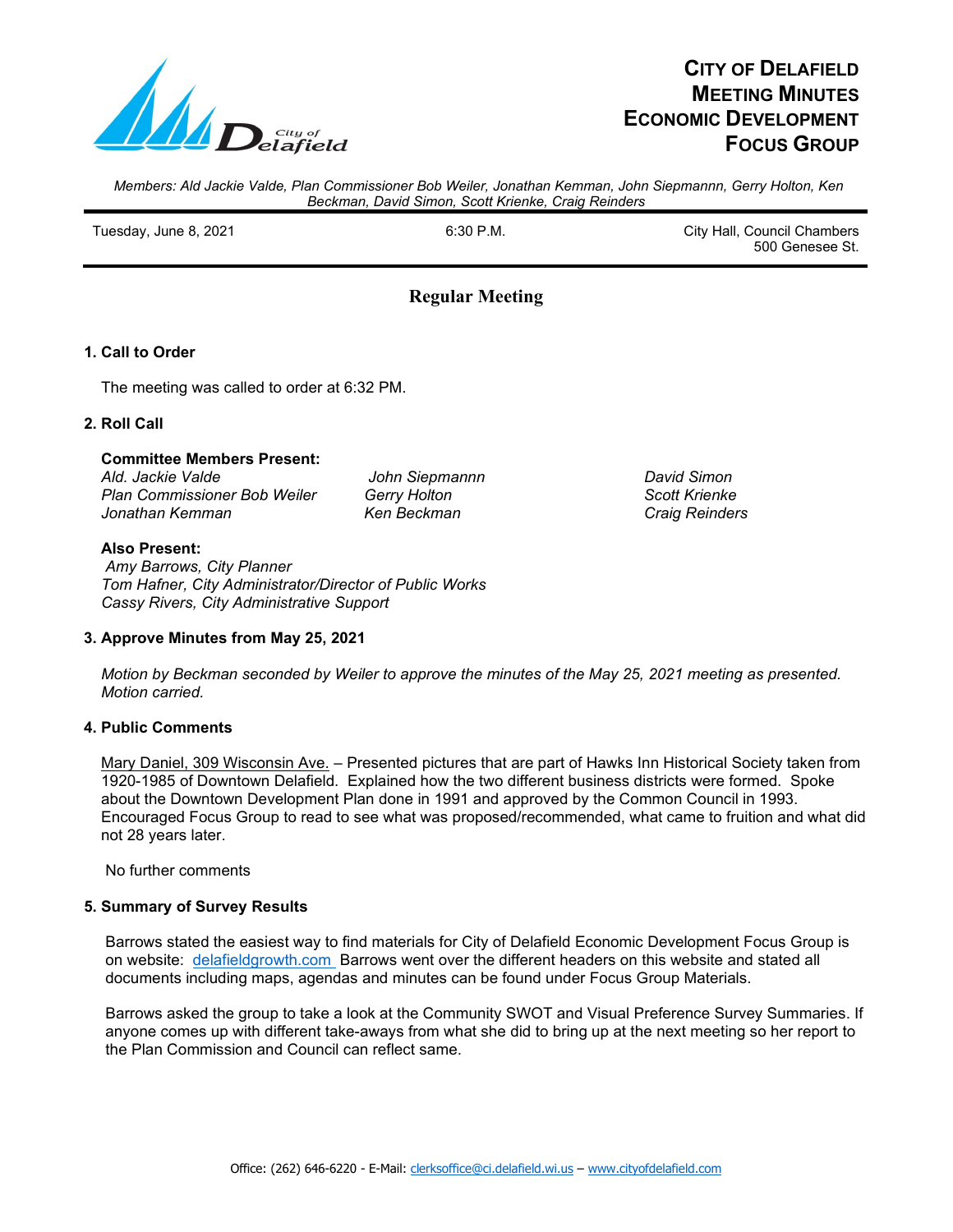- A. Main themes from Community SWOT Survey Results:
	- 1. What do you enjoy most about the City of Delafield?
		- o Quaint/rural/small town
		- o Downtown restaurants/retail/small business
		- o Parks/hiking/biking/trails/walkability
		- o Lake & accessibility to lake
		- o Large lots/single-family residential
		- o Safety/low crime
		- o Open green space
		- o Schools
		- o Accessibility and location of big box stores
	- 2. What activities, services or development are currently missing from Delafield? Barrows commented that much of what was listed as a strength was also listed as a weakness.
		- $\circ$  Desire for more community events and activities, including downtown area.
		- o Several comments related to the desire or a bandshell/bands
		- $\circ$  Desire for more diverse residential housing and neighborhoods, but also desire to avoid overdevelopment
		- o Desire for more food options
		- o Desire for more park and trail access
		- o Desire for more access to water resources, need for maintenance
		- o Desire to have more retail shopping options
		- $\circ$  Desire to have more multi-model transportation options, including biking and trails
		- o Perceived lack of parking
		- o No weaknesses "nothing"
	- 3. What do you see in other communities that you wish was available in Delafield?
		- o Thriving downtown development
		- o Unique restaurants
		- o Outdoor resources & recreation/parks
		- o Unique shops and small businesses
		- $\circ$  Community events music, farmer's markets, beer gardens
		- o Development
		- o Sense of community
		- o "Nothing"
	- 4. What current trends and/or issues, if not addressed, could pose negative threats/challenges to Delafield?
		- o Worry about potential tax increases
		- o Protection of water resources, the environment and green space
		- o Negative perceptions of apartments and multifamily housing
		- o Preservation of downtown
		- o Need for commercial development
		- o Desire for more young population, families, and professionals
		- o Perceived overdevelopment
		- o Concerns about growth and population increases
		- o Concern traffic will become congested
		- o Lack of affordable housing
		- o Senior living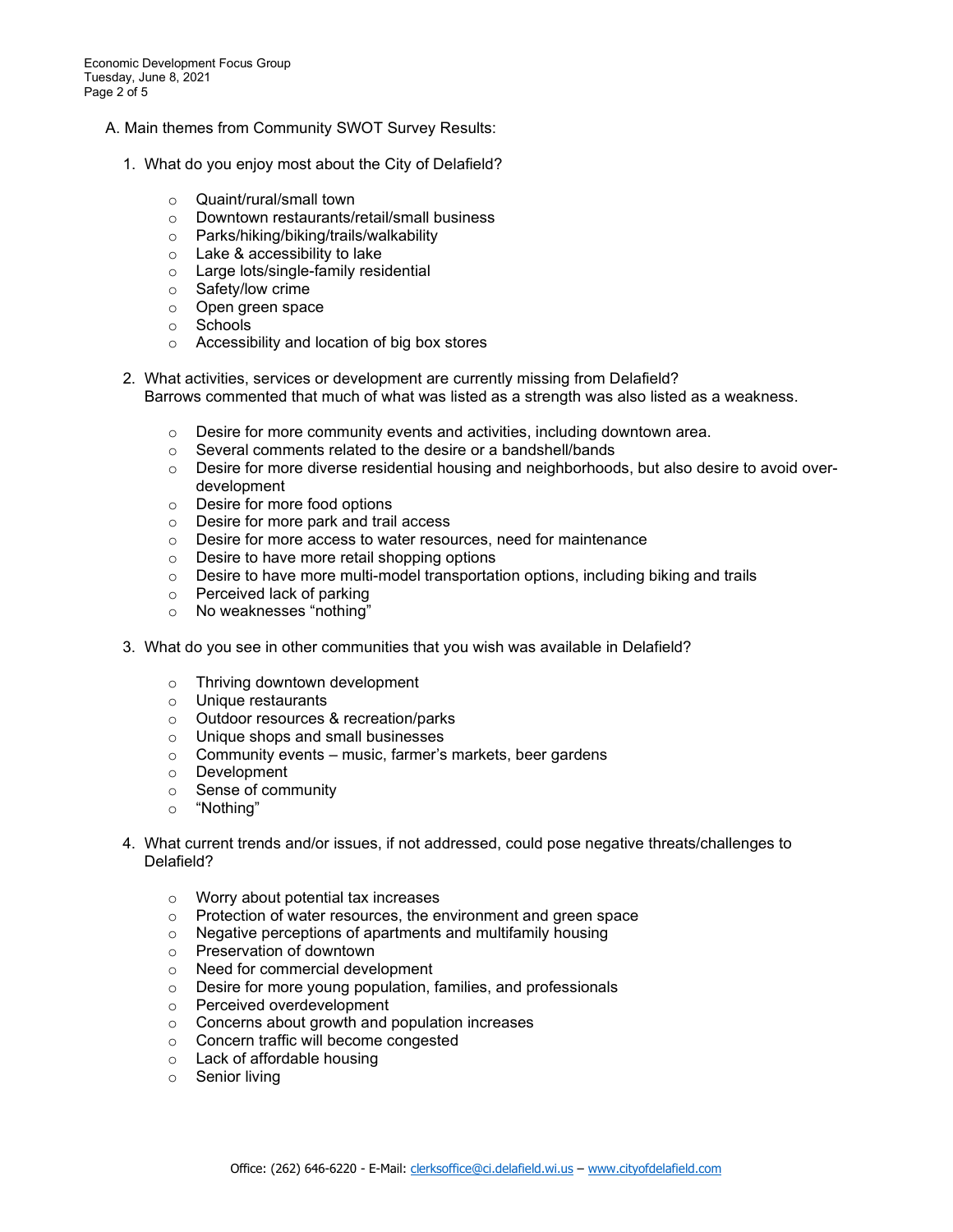Simon questioned if they were doing something from survey results with regards architectural design. Barrows responded they will not get into architectural design or aesthetics, however as this was a community survey, thought it would be helpful to include. Barrows stated a couple things to take away from results of visual survey were the dislike of industrial buildings and tiny houses. Barrows also explained the results may help guide developers and builders as to what is perceived as more desirable.

 Krienke wanted clarification on definition of what is considered multi-family. Barrows stated some municipalities have "MF4" for example (no more than 4 units per buildings) to control the overall bulk. She stated they could certainly go in that direction; however, she would contact the attorney for clarification of ownership with regards to multifamily if the city wants to regulate ownership.

B. Notable Takeaways from Community Visual Survey Results: (Not already discussed)

- $\circ$  All three groups favored images #13 (includes community amenity), #24 (pedestrian friendly downtown environment), and #44 (high density single family along street edge).
- $\circ$  Clustered development was favored over traditional lots, although the Community was more neutral regarding the most recognizable conservation subdivision image (#40).
- o The Plan Commission/Common Council favored image #18, whereas the Community was more neutral. This image may represent the future of transitional areas downtown from residential to business.
- $\circ$  All groups disliked many of the industrial building images and hotel images.
- $\circ$  All groups disliked several of the older one-story multi-tenant buildings.
- $\circ$  All groups disliked several of the larger scale multi-family & mixed-use developments.

 Barrows discussed comments about under development and over development in the City of Delafield. In comparison, the Town of Oconomowoc had a total of 18 new home permits issued in 2020, and so far, this year 8 permits. The Village of Summit had a total of 90 new home permits issued in 2020 and so far, this year 41 permits. The City of Delafield had a total of 9 new home permits issued in 2020 and so far, this year 1 permit. She further explained it would be very difficult for someone to find a lot for a new home in this community. Discussion about reasons for lack of new home permits: Holton asked if this was directly tied to inventory and cost of lumber. Siepmann indicated it was lack of lots for sale. Hafner stated the feedback from developers were the 2-acre zoned lots were not appealing to property owners. Reinders brought up if the possibility of rezoning has been considered. Barrows stated part of this focus group may be to consider rezoning for that matter.

## **6. Summary of Cost of Community Services Study**

 Barrows stated the city and the Economic Development Specialist with SEH are still working out the details so the report is not available. Barrows stated a takeaway from the study was that because the value of homes are so high in Delafield the cost is pretty close or under a 1 to 1 ratio. This ratio is lower than most areas. Hafner confirmed Delafield is found to be unique as the residential area sustains itself; for every \$1 of taxes received from residential there is 98¢ in cost. Hafner also stated commercial was 93¢ and manufacturing 67¢. Hafner explained different department heads went through the budget and gave best approximation for every budget line item and how much is attributable to each type of development, both revenues and expenses, and that is what was used for the calculation. Siepmann stated it will be important to wait for the results until discussion goes too much further. Reinders asked if the report could reflect consumer trends. Barrows stated more open spaces along the areas of subdivisions is favorable compared to larger lots.

#### **7. Deeper Dive on Mapping Exercise**

 **-** Addressing the agricultural fields in Detail Maps 1 & 2

 Detail Map #1 (NE Quadrant, along HWY 16 & STH 83) Morris Property – Zoning A-1E Exclusive Agriculture (Min. 35 – acre lot size) Sewer and water services available Access: Access off HWY 83 or through adjacent property to the south, which is owned by CELA Holdings.

\*See CELA property discussion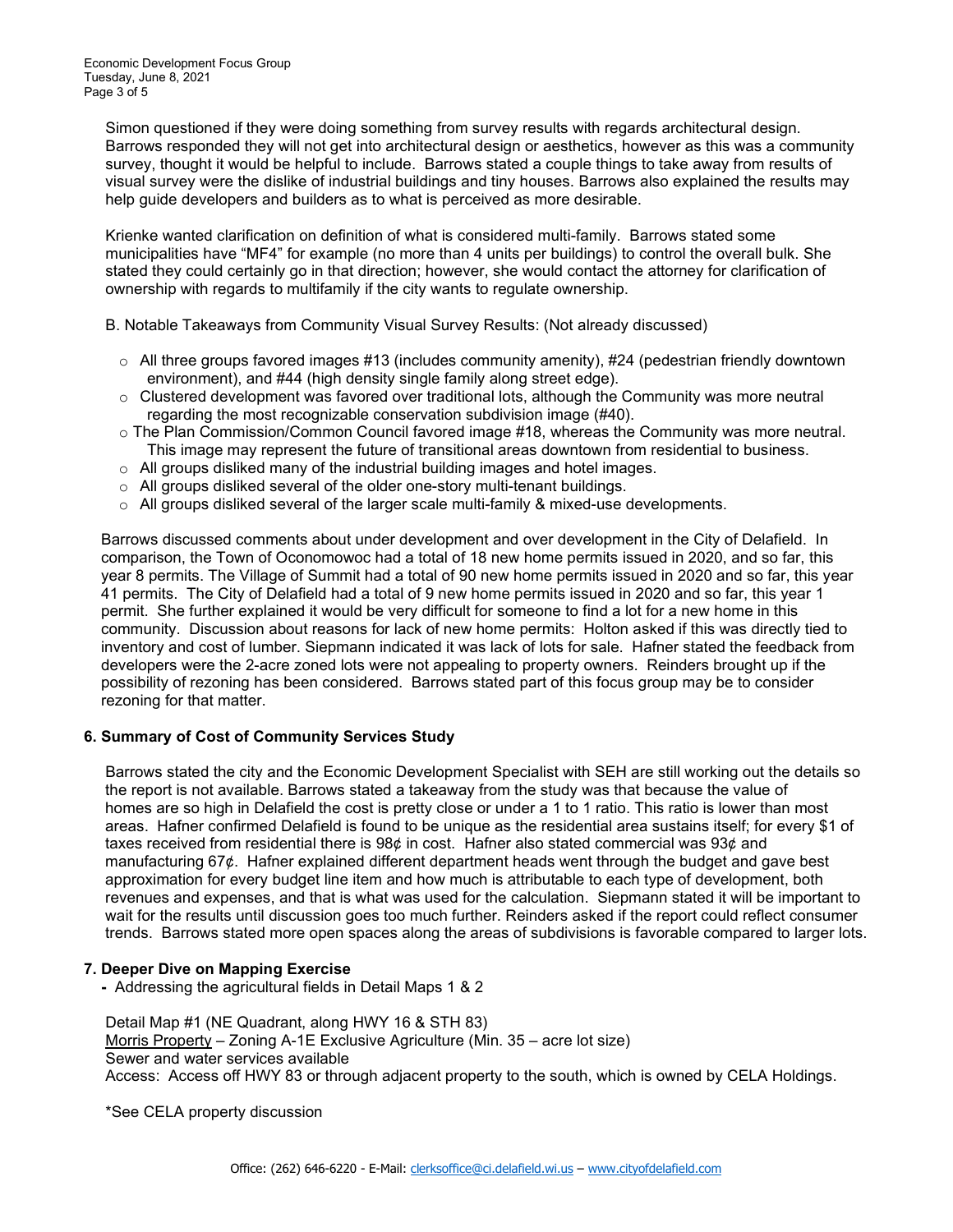CELA Holding Property – Zoning A-1E Exclusive Agriculture (Min 35 -acre lot size) and A-1 (3-acre lot size) Sewer and water services available

 Access: off HWY 83. The site may want to provide access to the Morris property to the north. It may be best if the Morris and CELA Holdings properties were considered as part of a planned development. The existing cul-de-sac west of the acreage directly north of the river should be extended to serve as an ingress/egress to the development. The area located on the south side of the Bark River could be considered as part of a separate development and consideration should be given to a planned development with the adjacent property to the south owned by Lake Country Land LLC (72 – acres)

Siepmann stated for full disclosure he is part owner of the Lake Country Land and will not comment on that.

 Barrows stated there were 3 stickers on the CELA property; conservation subdivision, commercial industrial and high density residential/institutional. Barrows discussed sticker #143 a conservatory area, to leave it preserved/potential public access. Siepmann stated there is a future trail map along that area.

 Reinders questioned if it would be appropriate to have residential ingress/egress on HWY 83 or would that be avoided? Siepmann indicated the state will accept one on the Lake Country Land and one on the CELA property, where the wedding barn (Rustic Manor) access is.

 Discussion on types of development from residential lower/higher density and transition to multi family or senior living outside near the highway or mixed use which includes commercial with using the Oakwood Church as a transition point. Zoning and land use changes.

JAG II, LLC/Nagawicka View Dairy Inc properties - Zoning A-1 Agriculture (Min 3-acre lot size) on west side of STH 83 and R-3 Single and Two-Family Residential on east side of STH 83 (Min 20,000 sq. ft. lot size) Sewer and water services available

 Access: is provided by STH 83. Consideration may want to be given to vacant agricultural lands located east and west of the properties.

 Barrows stated there were 3 stickers, #138 (office), #160 (medium density residential/no retail allowed) and #161 (unknown)

 Discussion about land: water, expense with infrastructure costs due to topography. NW corner would be challenging to build as property is steep. No road connections to the Town. Residential was the consensus with density variable with possible walking path. Agreement would need to be made with the Town of Delafield with regards to development. Hafner stated Town of Delafield agreement will be available on website.

 Barrows recommended when voting to be more specific on what level of density as the city's current ordinance does not have a lot of options for variability.

 Detail Map #2 (SE Quadrant, along I-94 & STH 83) SEH Property – Zoning B-4 General Business – 8 acres Sewer and water services are available Access: is provided by Maple Ave, steep slopes.

 Barrows indicated this property was not tagged by group; however, this is the SEH property which recently sold. She stated the new owners and developers are interested in maxing out density, ideally, they would like to put in apartments. Barrows described the property with a steep driveway and one entrance off of Maple, therefore, the footprint for industrial may be challenging. Currently zoned at B-4, which would require an amendment, recommending B-6.

 Detail Map #3 (SW Quadrant, along I-94 & CTH C & Downtown) Rock River Property Holdings, LLC – Zoning B-5 Office and Research Commercial – 26.7 acres Sewer services are available, private well Access: would be provided by Indian Spring Drive (potentially modified entrance location)